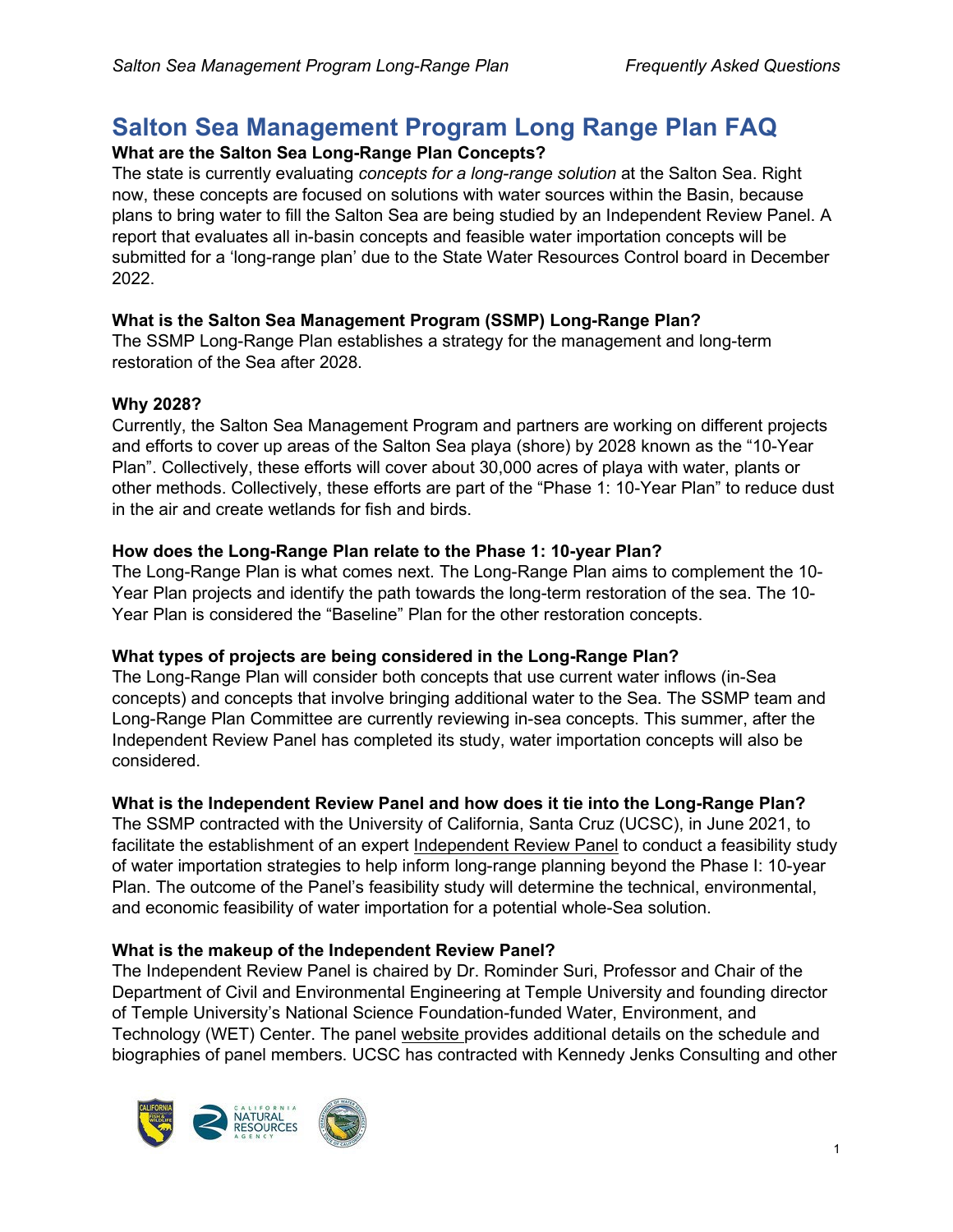specialty subcontractors to serve as a support team to an Independent Review Panel to provide research and analysis.

### **When will the findings of the Independent Review Panel be shared?**

[The Independent Review Panel's screening report came out in April 2022. A feasibility report](https://transform.ucsc.edu/work/salton-sea-project/)  will be released in early fall of [2022, and a summary report out in](https://transform.ucsc.edu/work/salton-sea-project/) late fall of 2022. The findings of the feasibility study for water importation strategies will be evaluated along with the in-sea concepts and all together be considered as part of the proposed recommendations in the Long-Range Plan.

# **What is a concept?**

A concept is a set of ideas or approaches to address the habitat, air quality and other issues at the Salton Sea. *A concept can also be thought of as a very high-level blueprint describing the basic outline of a proposed project.*

# **What is a strategy?**

A strategy is a specific action that could be used in any concept. A strategy is not expected to address the multi-faceted problems at the Sea but could improve any concept. A concept could be coupled with multiple strategies.

# **Where is the State in developing the long-range plan? Is it too late for new ideas?**

Not at all. This is a very long process. The State Water Resource Control Board approval of the Long-Range Plan is just the beginning, and what will be submitted will be a starting point, after which project design and formal environmental review will happen. We are collecting and considering public feedback on new or improved ideas right now.

#### **What is the timeline for developing the Long-Range Plan and when will it be complete?**

The State Water Board Order WR-0134 requires that a Long-Range Plan be submitted by the California Natural Resources Agency (CNRA) to the Water Board by the end of 2022.

# **What opportunities are there for community members to engage in the development of the Long-Range Plan?**

There are multiple opportunities for input throughout the development of the Long-Range Plan. The Long-Range Plan Committee holds public meetings every other month and will hold community workshops at key points in the process for the public to help influence the plan. The Independent Review Panel is also holding public workshops and meetings to share updates and solicit input.

**What opportunities are there for community members to influence the Long-Range Plan?**  Key opportunities to influence the Long-Range Plan include developing criteria for LRP concept

selection (particularly the 'acceptability' metric) and providing information on how to refine or

# **How will the State report back as to how community feedback was considered and whether it is incorporated into the SSMP Long-Range Plan?**



improve concepts, and on particular strategies.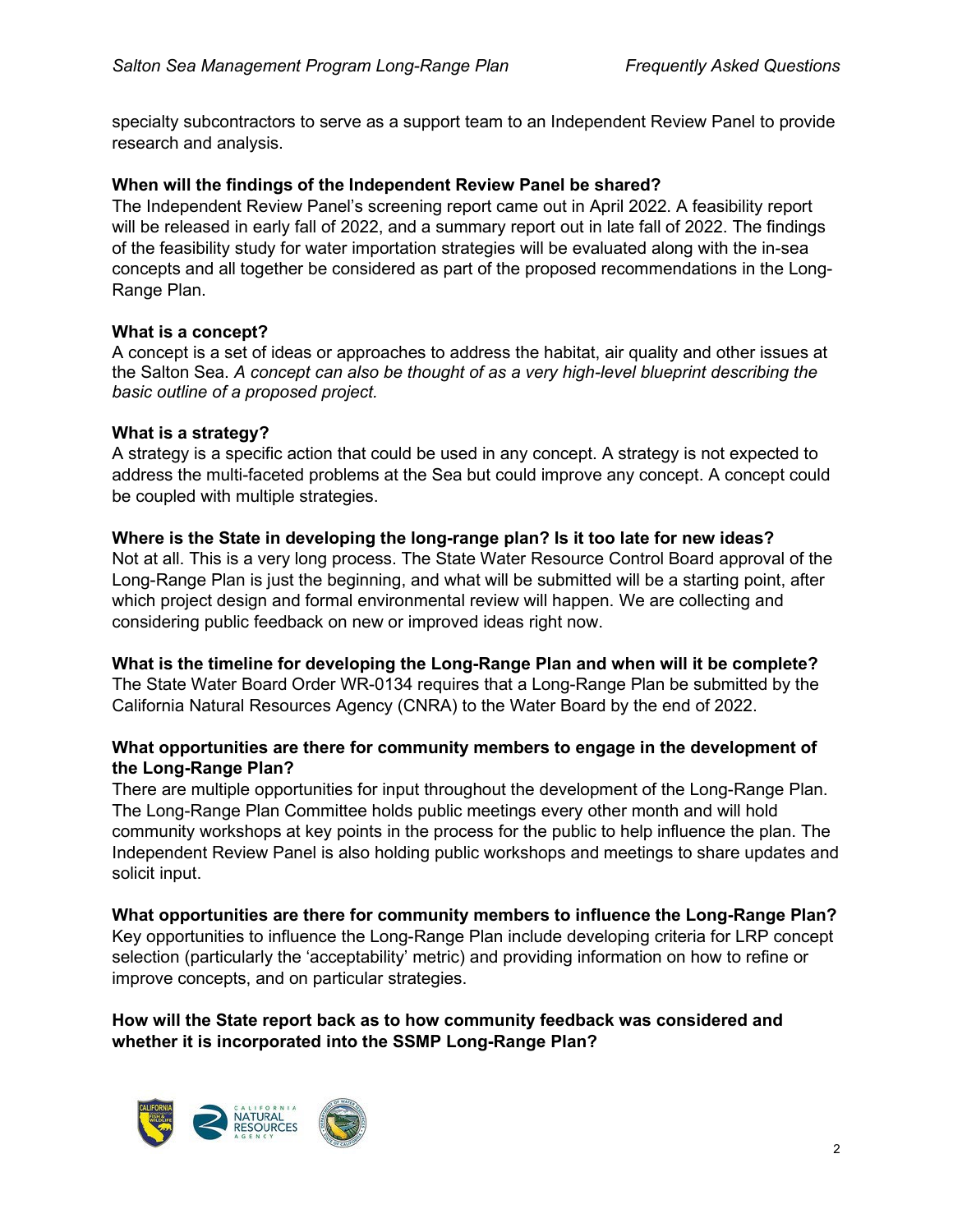The Long-Range Plan Committee maintains a comment log from each meeting with responses from the State team, which will be publicly shared on the Salton Sea website. Community input at public workshops will similarly be documented. If comments are not directly applicable to the Long-Range Plan, they will be considered in other aspects of the SSMP.

# **Will there be an environmental review of the Long Range Plan?**

Yes. After the report is submitted to the State Water Board, a formal environmental review process will begin.

# **What is the "Baseline"?**

The baseline is the **r**easonably foreseeable future which long-range plan concepts will be compared against. In this instance, the baseline is the habitat and dust suppression projects described in the [Updated Draft Salton Sea Management Program Phase 1: 10-Year Plan](https://saltonsea.ca.gov/planning/ssmp-draft-description-project/)  [Project Description](https://saltonsea.ca.gov/planning/ssmp-draft-description-project/) ('10-Year Plan projects'). The 10-Year projects will collectively cover 28,9003 acres of playa in Imperial and Riverside Counties. These projects include the Species Conservation Habitat (SCH) Project (4,110-acres of pond habitat for fish-eating birds), the North Lake Demonstration Project (a 160-acre lake located near the North Shore Yacht Club), the North Lake Project (4,022 acres project designed with interconnecting ponds from Desert Shores to the Salton Sea State Recreation Area), Alamo River Project (7,257 acres of habitat ponds at the Alamo River), New River Expansion Project (6,850 acres of habitat ponds near the outlet of the New River surrounding the SCH Project), Desert Shores Channel Restoration Project (30 acres created by refilling five boat channels in the Desert Shores Marina), and Audubon California's Bombay Beach Wetland Project (stabilizing, preserving and enhancing 650 acres of emergent wetland and brine pool habitat near Bombay Beach). Each concept assumes the projects in the 10-Year Plan are built, but Long-Range Plan concepts do not have to be compatible with the baseline to move forward. Many of these projects are already in development.

# **Where did the non-water importation (in-basin) restoration concepts come from?**

The State team created four concepts, each based on past federal state or local proposals, updated with new information on Salton Sea projects and water availability. Three additional concepts were proposed by members of the Long-Range Planning Committee.

# **What are community amenities?**

Over the last decade, community members have advocated for the Salton Sea Management Program to provide *community amenities* Regulatory, technological, cost and landownership barriers have posed challenges to integrating community amenities within project design. Other needs, such as for broadband, stable electricity or other vital infrastructure, which are intersectional with the experience of Salton Sea communities, who have and continue to experience underinvestment in infrastructure and services, are beyond the scope of the SSMP. In response, California Natural Resources Agency secured resources for Better World Group Advisors (BWG) to develop a Community Amenities Strategy. The intent is to identify community needs to incorporate into SSMP projects (near-term and long-term) and related efforts when possible. This community amenities strategy will be completed in December, 2022. To date, amenities surfaced through a review of previous public comments include: physical

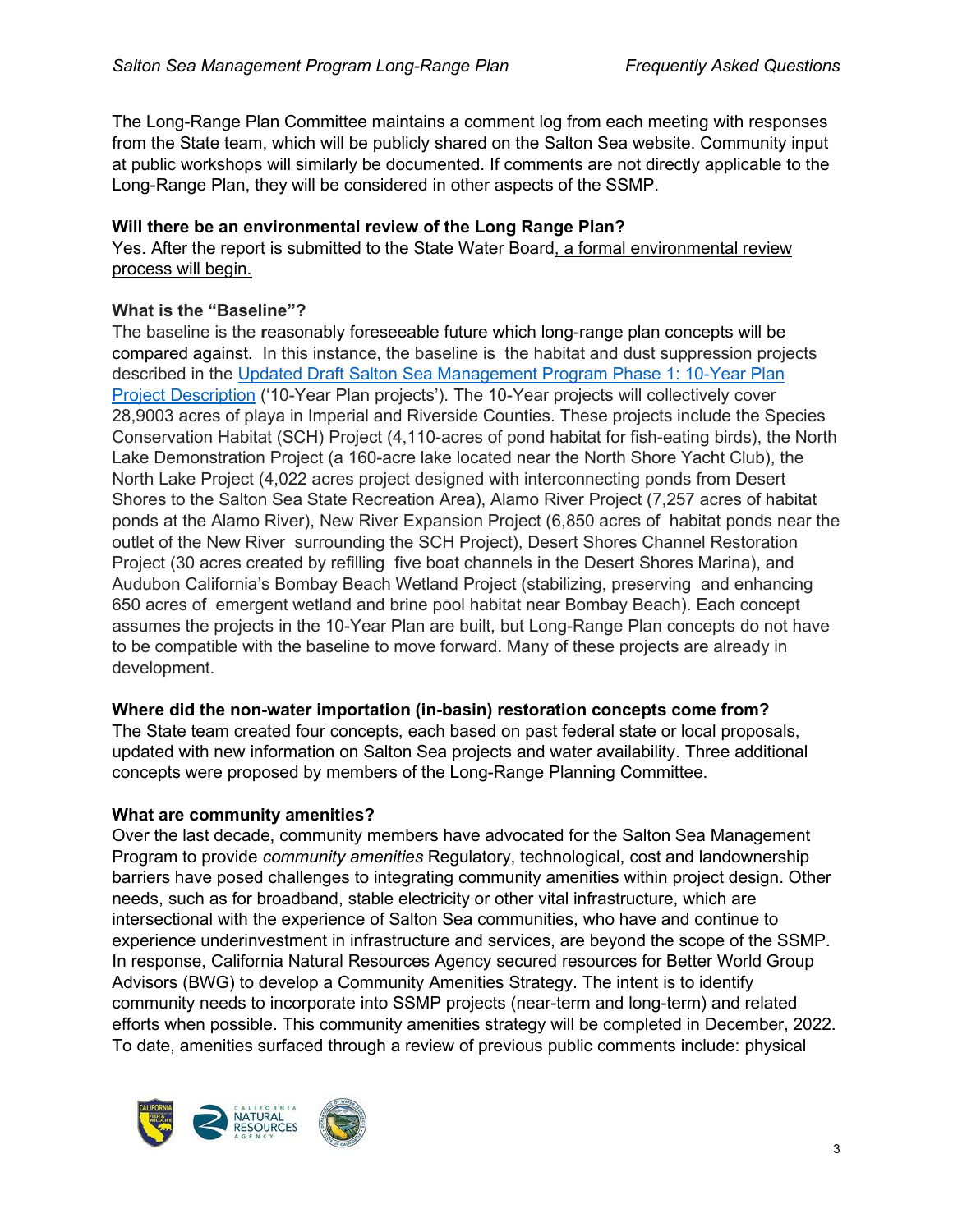infrastructure at the Salton Sea, programmatic co-benefits (workforce, public health) and regional benefits (broadband, stable electricity).

#### **How will community amenities be considered in the Long-Range Plan?**

The Long-Range Plan delivered to the State Water Board may include high-level locations for concept features, such as physical amenities at the Sea and/or strategies for how the Long-Range Plan can support programmatic or regional benefits.

#### **Once the Long-Range Plan is finalized, how will it be funded?**

It's hard to know for certain until the plan is finalized but funding could be obtained from State, Federal and other sources.

#### **Where can I go for updates on the development of Long-Range Plan?**

The SSMP website [\(www.SaltonSea.ca.gov\)](http://www.saltonsea.ca.gov/) is the best place for updates and to sign-up to the listserv for our regular newsletter.

#### **Definitions:**

- **Drainages** The catchment basins around the Sea that drain into the Salton Sea. **Emissive** Creating dust. **Exposed Lakebed Area** Since 2003, there has been a steady decline in the surface water elevation of the Salton Sea. IID used satellite imagery to estimate 23,917 acres of exposed lakebed at the end of 2019, with a baseline of zero in 2002 (IID, 2021, Attachment 1). After 2019, exposed lakebed area estimates have not been reported using satellite imagery. Lakebed exposure may be estimated using measured water elevations and elevation-area relationships. Given the reported elevation changes in the prior section, an additional lakebed exposure of 2,400 and 2,200 is estimated for the years 2020 and 2021, respectively. Therefore, 28,500 acres of lakebed may be estimated to have been cumulatively exposed between 2003 and 2021. The emissivity of the exposed lakebed is not uniform and depends on local sediment conditions. Approximately 4,700 acres of the exposed lakebed has developed a vegetation cover, making it less likely to be emissive. **In-Sea Inflows** Concepts that use existing inflows to the Sea, and don't involve importing water (also referred to as "non-water importation") The sources of water that sustain the Salton Sea, including the rivers,
- drains., local watersheds, direct precipitation and groundwater inflow

**Playa** Areas of exposed lakebed.